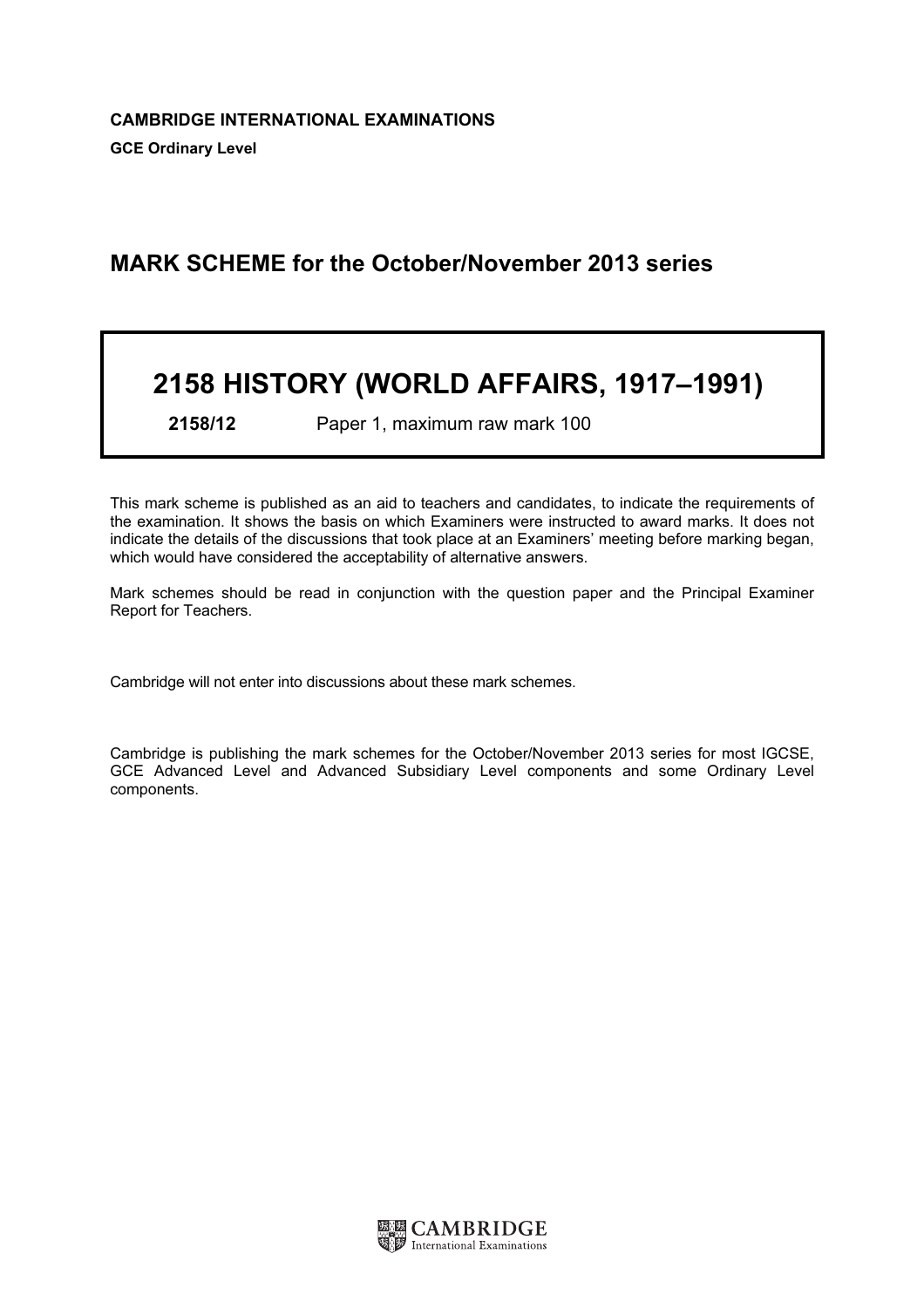| $Page \angle$ | <b>Mark Scheme</b>                  | <b>Syllabus</b> | Paper |
|---------------|-------------------------------------|-----------------|-------|
|               | GCE O LEVEL - October/November 2013 | 2158            |       |

# Section A: International Relations and Developments

- 1 Narrative: Mark on a four-fold basis, anticipating less on (c) than on the other three. For high marks, reference to 'settlements' should be precise and well informed; though naming of treaties as such is not specifically required.
	- Analysis: For marks in the higher range there needs to be a clear definition of the approach of Woodrow Wilson in 1919 as also of Lloyd George and Clemenceau, in order to assess the 'extent' to which Wilson's aims were frustrated. [20]
- 2 Narrative: Mark on a four-fold basis, anticipating useful emphasis on the role of each in 'international relations' and permitting modest background in each case to help towards this.
	- Analysis: For marks in the higher range there should be focus on the context of September 1939 and the events leading to broader involvement by 1940 and 1941. The best responses will probe some of the alternatives just after September 1939. [20]
- 3 Narrative: Mark out of 14. This is a familiar field in which, for high marks, there should be comprehensive coverage of UN structures in 1945 and the purposes the different parts were meant to serve; specialised agencies should form part of this.
	- Analysis: N.B. Limitation to 1945–70. A strong positive case can be made by reference to such areas as Korea, Congo, the Middle East, Cyprus and Kashmir. Each venture had elements of controversy that sapped the organisation of some of its potential. An argued case with useful references is expected for marks in the higher range, and a solidly positive case may well fit that category. [20]
- Narrative: Mark on a three-fold basis for the three choices made, permitting in each case at least 1 and no more than 2 marks for the 'background' which is specifically requested. Each needs a clear Cold War context. N.B. (b) is not the Cuban Missile crisis as such.
	- Analysis: Both the concerns of the great powers shared in common during the 1960s and 1970s and the reasons specific to each great power will have relevance in explaining why attention was given to decrease armaments. Such balance should be apparent in answers that achieve marks in the higher range. [20]
- 5 Narrative: Mark out of 14, anticipating balanced coverage throughout the decade of the 1980s, in which Afghanistan might be a (suitably negative) starting point.

 Analysis: Common economic factors as well as the specific role of leading politicians on both sides of the divide will be useful points for development in an answer worthy of marks in the higher range. **Example 201 CO** is the higher range of the state of the state of the state of the state of the state of the state of the state of the state of the state of the state of the state of the state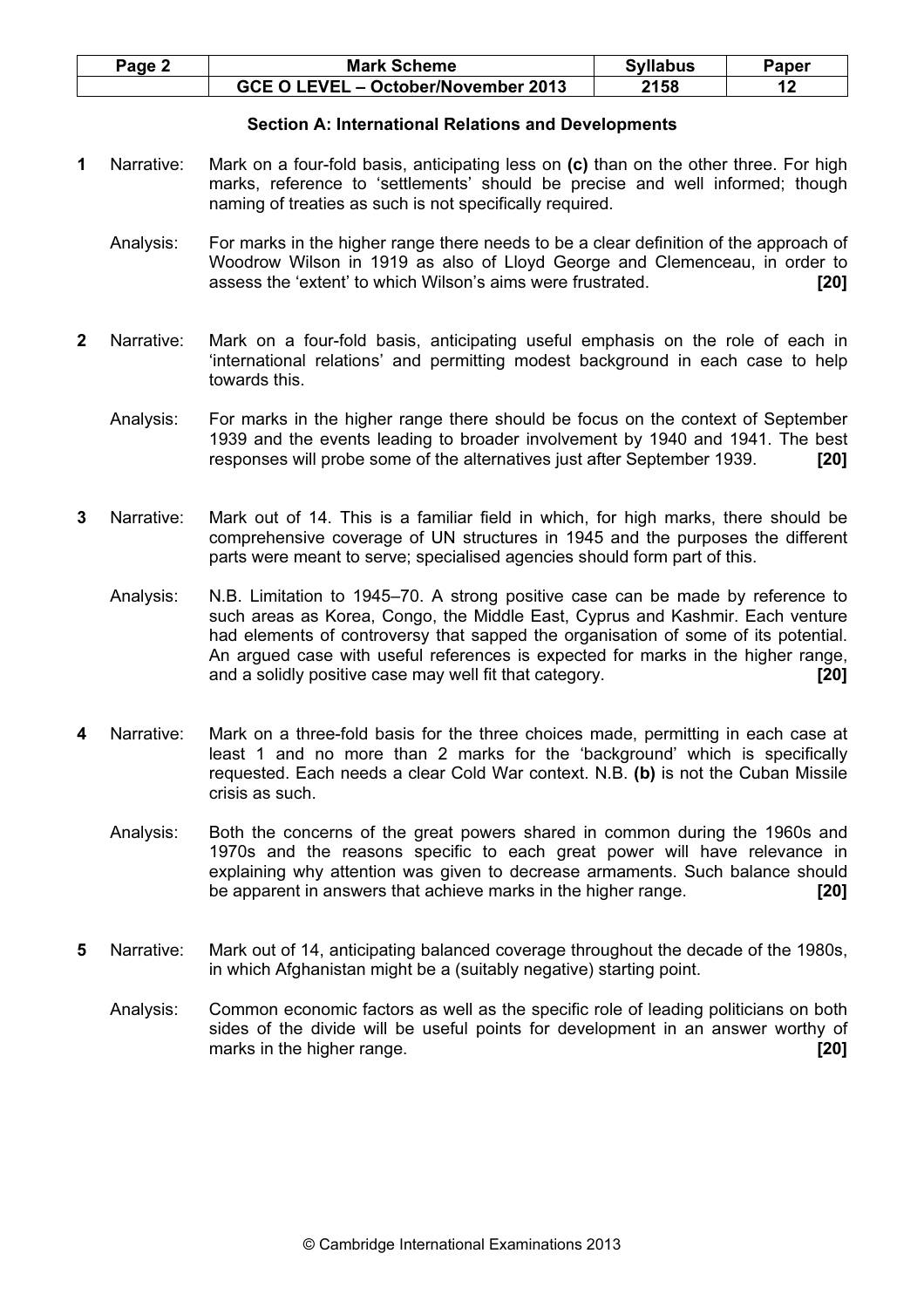| Page 5 | <b>Mark Scheme</b>                  | <b>Syllabus</b> | Paper |
|--------|-------------------------------------|-----------------|-------|
|        | GCE O LEVEL - October/November 2013 | 2158            |       |

# Section B: Western Europe

- 6 Narrative: Mark on a four-fold basis, ensuring for high marks that there is suitable context in 'German history'.
	- Analysis: While there might be some marginal revisiting of (c), the main features of the importance of the SS for Hitler should spread broadly, from its foundation in 1925 to the outbreak of the Second World War in 1939, with its role in competition with the SA, its surveillance work, control, and its oversight of concentration camps as all of distinct value to Hitler's own control of Germany. [20]
- 7 Narrative: Mark on a four-fold basis, permitting modest background in each case and integrating each as a distinct feature in Italy's foreign policy. The best in (a) will allude to 1934 as well as 1938.
	- Analysis: This takes another tack, involving both Italy and Germany. Marks in the higher range will be reserved for those who balance the differences with the similarities of both political systems. [20]
- 8 Narrative: Mark on a two-fold basis, rewarding well those who show competent knowledge of particular groups and parties within Spain in (a) and the rather limited range of support for the Republic in (b).
	- Analysis: This part essentially focuses on the attraction of the Nationalist side to some foreign volunteers. Such features as distaste for republicanism, support for the Roman Catholic Church, as well as vested interests and despair at lack of governmental intervention might feature in an answer awarded marks in the higher range. [20]
- **9** Either (a) Narrative: mark out of 14 if, as likely, material between the two parts is intermingled. Alternatively, mark as a two-fold part if they are distinct. N.B. Limitation to 1918–24, though in this connection these are packed years.
	- Analysis: Reserve marks in the higher range for those who specify both the failures of Labour in office and the – sometimes devious – moves of their political opponents; the Zinoviev letter should figure in answers.
	- Or (b) Narrative: mark on a two-fold basis, reserving high marks for those who bring precision and good scope to the legislative references that are fundamental to a competent answer.
	- Analysis: For marks in the higher range there needs to be reference to the general malaise of Labour in 1950 and 1951, as well as to the attractions put forward in the post-war years by the Conservatives. **[20] Example 201**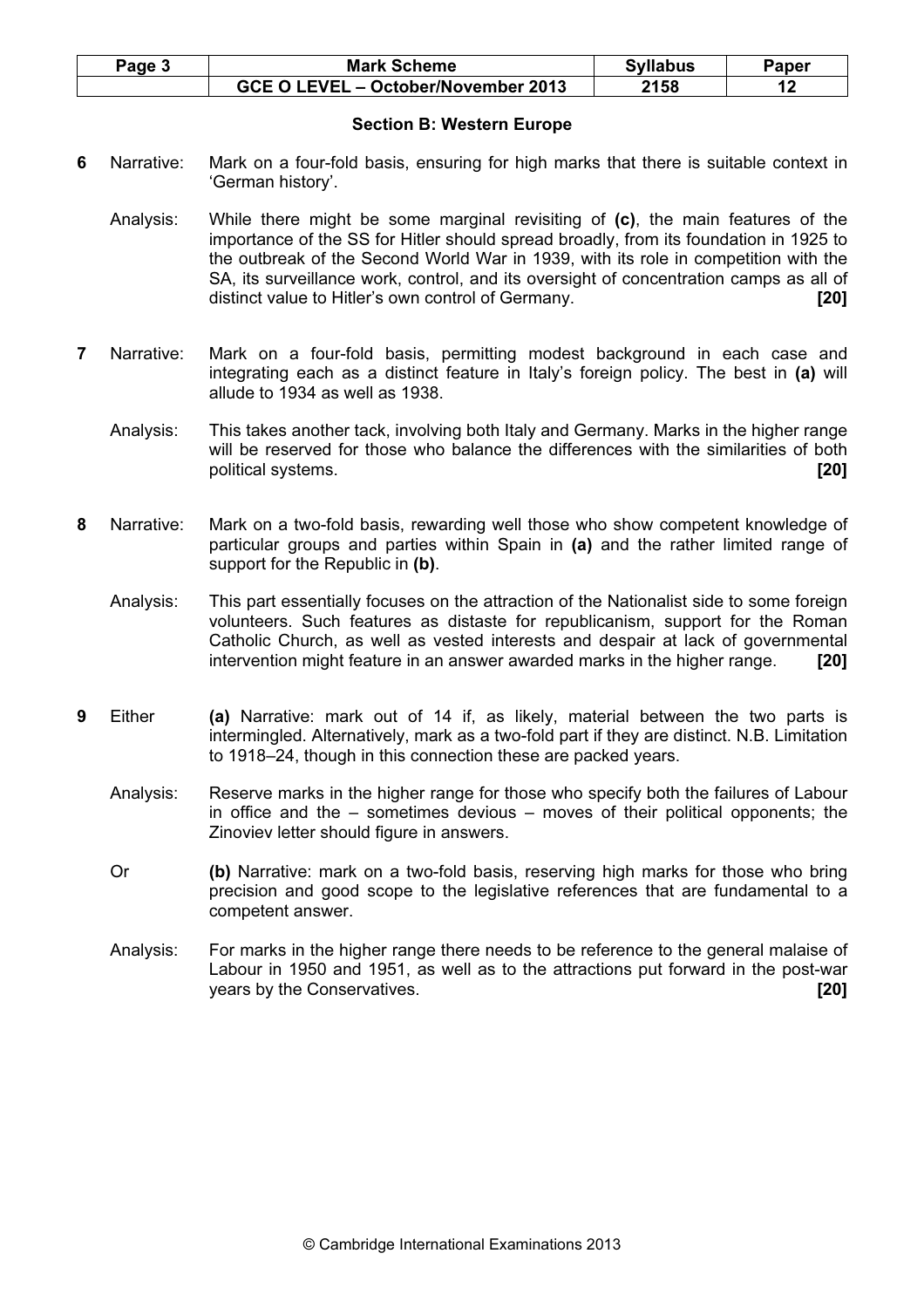| <sup>o</sup> age 4 | <b>Mark Scheme</b>                  | <b>Syllabus</b> | Paper |
|--------------------|-------------------------------------|-----------------|-------|
|                    | GCE O LEVEL - October/November 2013 | 2158            |       |

- 10 Narrative: Mark on a three-fold basis, with modest background permitted in each case, or to the essay as a whole. Note in the case of  $(d)$  the limitation to 1991. High marks should be reserved for those who well integrate the politicians they choose into the history of Germany.
	- Analysis: Range can be from the early moves in the 1950s to the inclusion of much of Western Europe by 1991, in most of which West Germany played a prominent part; the special links between France and West Germany in the time of de Gaulle and Adenauer is also relevant. Those whose answers develop on these lines may well warrant a mark in the higher range.

#### Section C: The Americas

- 11 Narrative: N.B. In (a) and (e) references must be to the 1920s. Mark on a three-fold basis, permitting modest introductory background in the case of each of the chosen three and ensuring for high marks good context in US history.
	- Analysis: Again, limited to the 1920s. While the official governmental approach was isolationist, there were in the 1920s indications of external involvement. Those who provide a balanced and informed account, thereby measuring 'extent', may well warrant a mark in the higher range. **Example 2018 120**
- 12 Narrative: This is familiar material, with broad coverage. Mark out of 14, anticipating good balance across the main features of New Deal legislation and reserving high marks for those who bring precision to bear in their legislative references, mindful that detail may not be possible under exam conditions.
	- Analysis: Marks in the higher range should be reserved for those who measure, with precise references, FDR's degree of success in this respect. Dealings with the Supreme Court may well feature strongly in good answers, as also the President's avuncular personality. **[20] personality.** [20] *personality personality personality personality personality*
- 13 Either (a) Narrative: mark on a two-fold basis, anticipating references to foreign as well as to domestic affairs.
	- Analysis: For marks in the higher range there should be clear focus on the reference to each leader and on each leader. In the case of Castro, reasons beyond the 1960s might be presented with relevance (but with limit at 1991).
	- Or (b) Narrative: mark out of 14, anticipating focal points for development, with reference to both foreign and domestic affairs, rather than a balanced survey of the sixty or so years covered by the question.
	- Analysis: Reserve marks in the higher range for those who indicate that Brazil was not entirely US-dominated and who bring useful points to bear both for and against the contention, thereby measuring 'how far'. [20]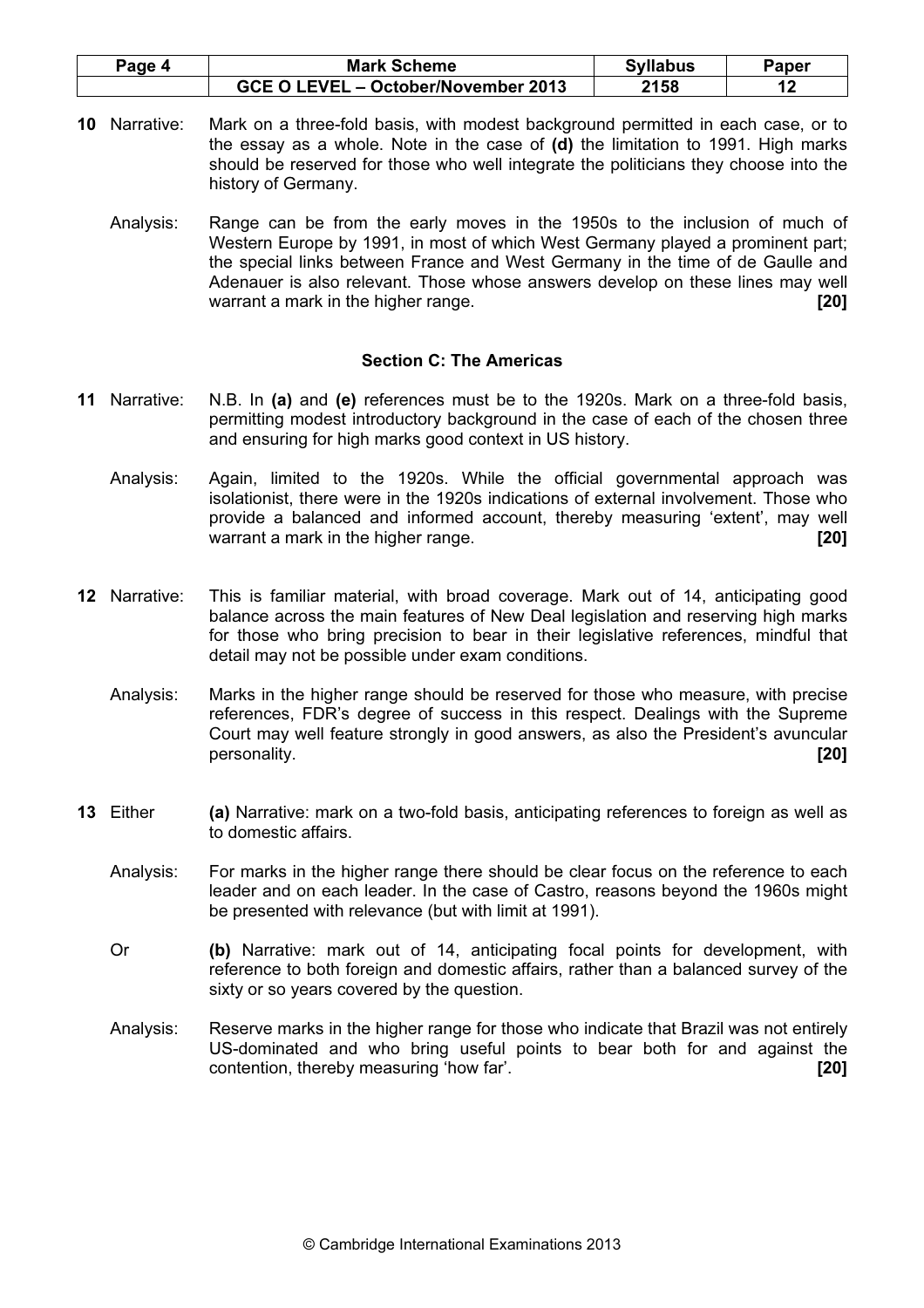| Page 5 | <b>Mark Scheme</b>                  | <b>Syllabus</b> | Paper |
|--------|-------------------------------------|-----------------|-------|
|        | GCE O LEVEL - October/November 2013 | 2158            |       |

- 14 Narrative: The question covers some thirty years, with its starting point in the concessions made during the Second World War. Mark out of 14, with balance expected across the years specified. Permit references to methods of campaigners if clearly connected to progress made.
	- Analysis: Reserve marks in the higher range for those who indicate the shortcomings of peaceful protests as well as the distinct appeal that Black Power offered to some in the USA during the 1960s. **[20] [20]**
- 15 Narrative: Mark out of 14, anticipating a balanced survey between the two stated events, with attention also to those two events. High marks should be reserved for those who are accurate in personality references and procedures leading to Nixon's downfall.
	- Analysis: For marks in the higher range there should be specific reference to Nixon's achievements, more perhaps in foreign than in domestic affairs, balanced with the criticisms of his mode of approach in government. [20]

# Section D: The Soviet Union and Eastern Europe

- 16 Narrative: Mark out of 14, anticipating broad balance and specific references to the period February – October 1917.
	- Analysis: The degree to which Lenin followed Marxist ideas needs to be balanced with the practical circumstances in both 1917 and in the following years to the early 1920s. A degree of generosity might be appropriate in this part, but ensure that, for marks in the higher range, the balance is displayed and adequately justified. [20]
- 17 Narrative: Mark on a three-fold basis, with modest background permitted in the three choices made and ensuring that each is adequately contextualised into 'life in the Soviet Union'.
	- Analysis: Both dictators adopted rather similar approaches to the governing of the USSR and this needs to be indicated as fundamental; the difference is one of degree. Those who balance these features with informed material on both men should be permitted a mark in the higher category. **Example 201 a** mark in the higher stategory.
- 18 Narrative: Mark on a two-fold basis, the first being largely concerned with military operations in the closing stages of the Second World War, and the second on the political means by which the Soviet presence was strengthened.
	- Analysis: Candidates may fairly argue that the presence was a mix of economic and political considerations. Those who illustrate these themes with focused and precise references should be awarded a mark in the higher range. [20]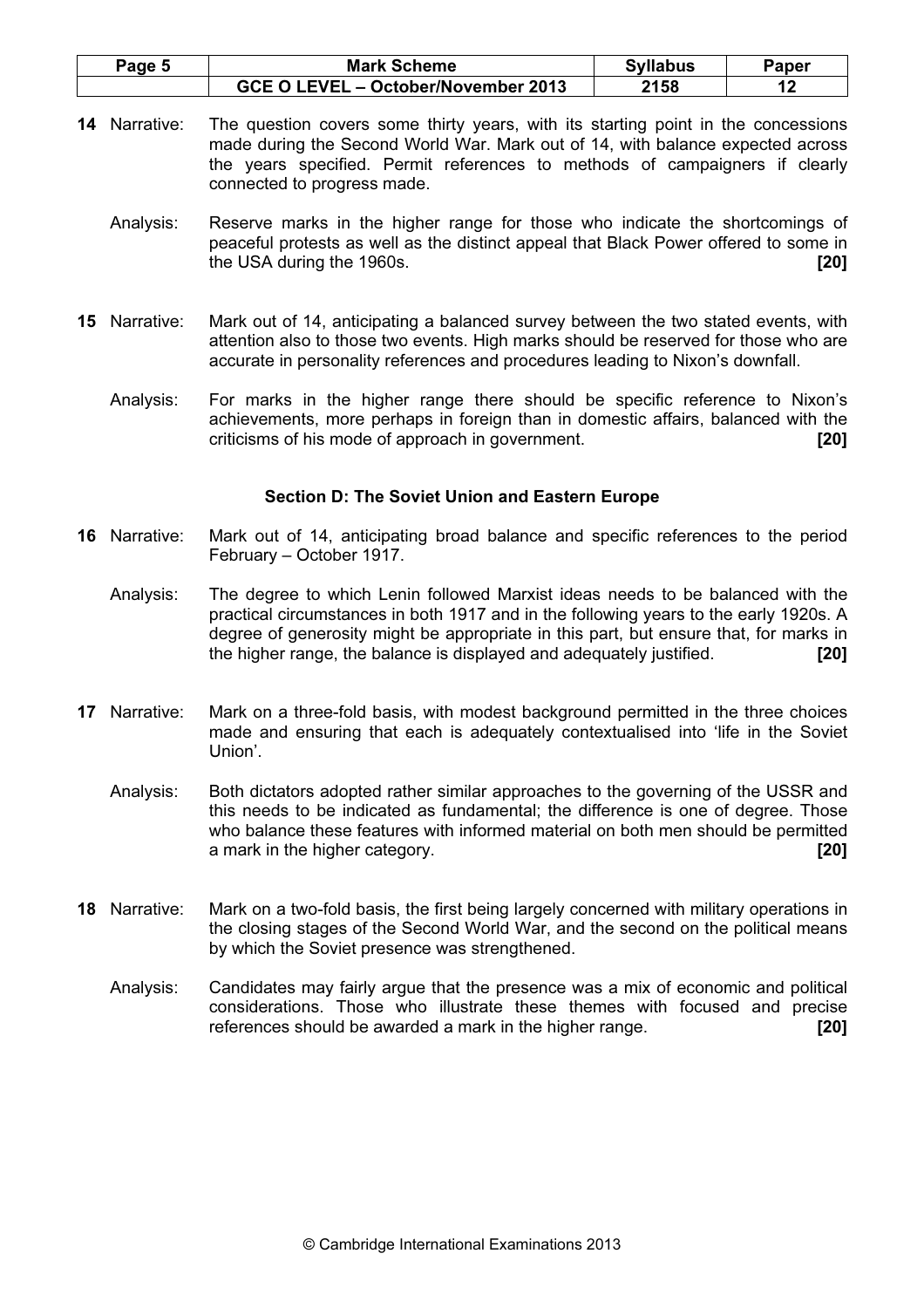| Page 6 | <b>Mark Scheme</b>                  | <b>Syllabus</b> | Paper |
|--------|-------------------------------------|-----------------|-------|
|        | GCE O LEVEL - October/November 2013 | 2158            |       |

- 19 Narrative: Mark on a two-fold basis, anticipating modest background to each of the uprisings and balanced material on each of them, with precise information.
	- Analysis: A balance should be kept here between Hungary and Czechoslovakia in the final years of Soviet control. Marks in the higher range should be reserved for those who both keep that balance, and also develop the circumstances that led to the end of Soviet control. [20] **Soviet control.** [20] **Soviet control.** [20]
- 20 Narrative: Note throughout that material presented here must relate to the period 1964–85. Mark on a three-fold basis, permitting modest background in the case of each choice made and ensuring in each case competent contextualisation as a feature of life in the Soviet Union during these years.
	- Analysis: N.B. This is limited to the five years at the end of the 1980s and to domestic affairs. Marks in the higher range should be reserved for those who indicate the degree of change under Gorbachev's guidance during these years. [20]

## Section E: Africa and the Middle East

- 21 Narrative: Mark out of 14, anticipating balance across the years 1920–48, with focal points on the nature of the mandate, the challenges of immigration, the war and post-war circumstances; there should be specific reference to the British withdrawal.
	- Analysis: Marks in the higher range should be reserved for those who balance and define external support for Israel with other factors in the Middle East. [20]
- 22 Narrative: Mark out of 14, anticipating a balanced view of the year 1956, with suitable references to diplomacy and war, covering the Middle East and elsewhere, especially Britain, France, the USA and the USSR.
	- Analysis: This involves a wider view than Suez itself. Marks in the higher range should be reserved for those who allude, with relevant references, both to the decline of Western control and influence, and also to the enhanced interest of the great powers in the economic and political events of the Middle East. [20]
- 23 Narrative: Mark out of 14, anticipating both balance of period throughout the years 1945–57, and of place, with references both to Africa and to Britain. High marks should be reserved for those who approach the answer, with secure knowledge, along these lines.
	- Analysis: The quoted description relates both to incompetence and dictatorship. For marks in the higher range, there should be instances given both for and against these features of Nkrumah's rule, in order to address the 'how appropriate' aspect of the question.  $[20]$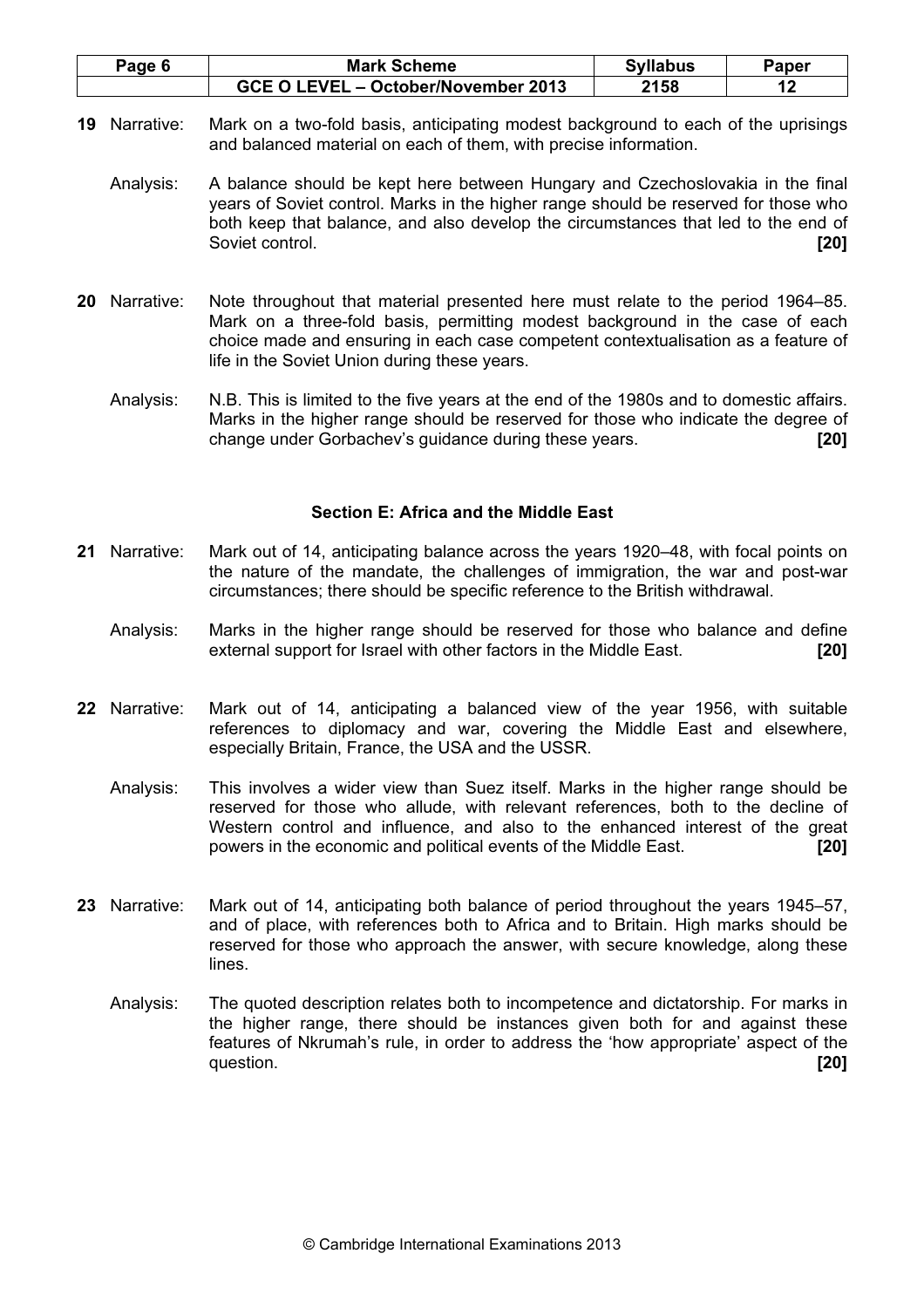| Page 7 | <b>Mark Scheme</b>                  | <b>Syllabus</b> | Paper |
|--------|-------------------------------------|-----------------|-------|
|        | GCE O LEVEL - October/November 2013 | 2158            |       |

- 24 Narrative: Mark on a three-fold basis, permitting some modest background in each of the choices made, and contextualising each into the history of Africa. In most instances the latter will involve some reference, however modest, to legacy.
	- Analysis: For marks in the higher range, some precise examples should be given, with argued points on reasons for opposition by European governments to independence in Africa. The subject is a vast one, so inevitably the response will be selective, but needs also to be precise. **[20] needs** also to be precise.
- 25 Narrative: Mark on a two-fold basis, permitting modest background in each of (a) and (b) and linking the responses both to central Africa and elsewhere. High marks should be reserved for those who approach each sub-question with relevant and accurate information.
	- Analysis: Reserve marks in the higher range for those who argue competently on the basis of opposition by the Smith government, failures in negotiations with Britain, and the slow progress of moves in central Africa against the Smith government. [20]

## Section F: Asia

- 26 Narrative: Mark on a three-fold basis, with modest background permitted in each part and contextualisation into the history of China.
	- Analysis: Reasons need not necessarily be limited to the late 1940s, though clearly that is a crucial period in the GMD collapse. While there may be some revisiting of (d) and (e), marks in the higher range should be reserved for those who bring a range of well focused and well supported reasons to bear. **[20]** [20]
- 27 Narrative: Mark out of 14, anticipating a balance more between politics and the economy rather than uniformly across the 1945–70 period. Coverage and references need to be sound for the award of high marks.
	- Analysis: This may involve some revisiting of the first part, but in this part the focus should be on the importance of the US occupation. Reward those who indicate the importance of other external contacts in this context. [20]
- 28 Narrative: Mark out of 14, anticipating fair balance across the two decades of the 1950s and 1960s, with reference to such salient features as agrarian reform, industrial development, communes, the Great Leap Forward.
	- Analysis: Reserve marks in the higher range for those who show sound knowledge of the events of the Cultural Revolution set into the context of their importance in China's history. [20] **history.** [20] **history.**
- 29 Narrative: Mark on a two-fold basis, noting the limitation to internal affairs.
	- Analysis: The answer is essentially positive and those who argue thus might be permitted a good mark in the higher range. But credit also those who detect commitment elsewhere than in the non-aligned category. **Example 201 1201**